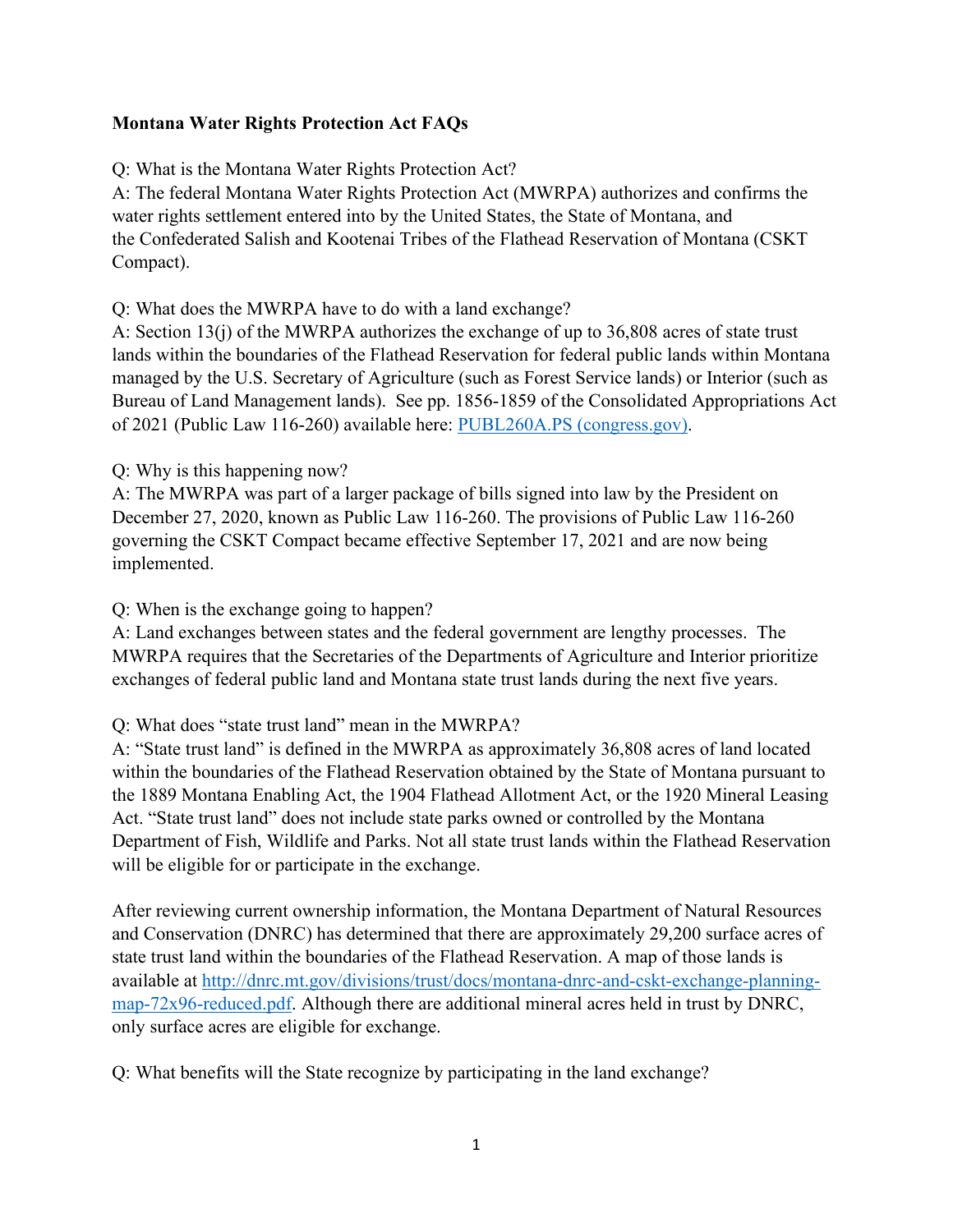A: Some state trust lands within the Reservation are difficult to access and are scattered in a checkerboard fashion throughout the landscape, making management difficult. It may be in the trust's best interest to replace these lands with consolidated lands that have better access and greater revenue generating opportunities for the benefit of the trust beneficiaries.

# Q: What will happen to my lease?

A: If you have a leasehold interest in state trust lands, DNRC will be reaching out to you to determine whether your land is eligible and appropriate to participate in the exchange. If your leased land is selected and approved for participation in the exchange, your lease would terminate on March 1 in the year following the exchange, with some exceptions. Future agreements for leasing would then be handled by CSKT or the Bureau of Indian Affairs (BIA), subject to applicable Tribal or federal rules.

Q: What will happen to my lease if my leased property does not participate in the exchange? If your leased land is not included in the exchange, your lease will continue to be administered much as it has been in the past, subject to the direction of the DNRC and the Board of Land Commissioners (Land Board).

# Q: What if I hold a license with DNRC and not a lease?

A: Licenses are temporary authorizations that are secondary to the primary use of the state trust land, such as a grazing license on state trust land primarily leased for timber. In most cases, licenses would be cancelled before a proposed land exchange is finalized. It would then be up to the CSKT or BIA to determine whether and how to authorize those uses in the future.

### Q: What criteria does the State consider for land exchanges?

A: The Land Board considers a number of criteria before approving any proposed land exchanges, including value, revenue generation, long-term appreciation, and water features. Lands acquired must also provide public access and consolidate state trust land holdings where feasible. Land exchange criteria can be found in the Land Board's Land Exchange Policy here: [Microsoft Word - Land Exchange Policy final 1 12-05.doc \(mt.gov\).](http://dnrc.mt.gov/divisions/trust/docs/real-estate-management/land-banking/LandExchangePolicy.pdf)

### Q: What are the federal and state procedures for a land exchange to occur?

A: The MWRPA states that any exchange shall be conducted in accordance with Section 206 of the Federal Land Policy and Management Act of 1976 (43 U.S.C. 1716), available here: [The](https://www.blm.gov/sites/blm.gov/files/AboutUs_LawsandRegs_FLPMA.pdf)  [Federal Land Policy and Management Act of 1976 as amended \(blm.gov\).](https://www.blm.gov/sites/blm.gov/files/AboutUs_LawsandRegs_FLPMA.pdf) All exchange of state trust lands shall be in accordance with the Land Board's Land Exchange Policy, available here: [Microsoft Word - Land Exchange Policy final 1 12-05.doc \(mt.gov\)](http://dnrc.mt.gov/divisions/trust/docs/real-estate-management/land-banking/LandExchangePolicy.pdf)

# Q: Can I purchase the land?

A: The Land Board occasionally sells state trust lands meeting certain criteria, including cabin and home sites. The DNRC will be contacting cabin and home site lessees with more information about the cabin and home site purchase program.